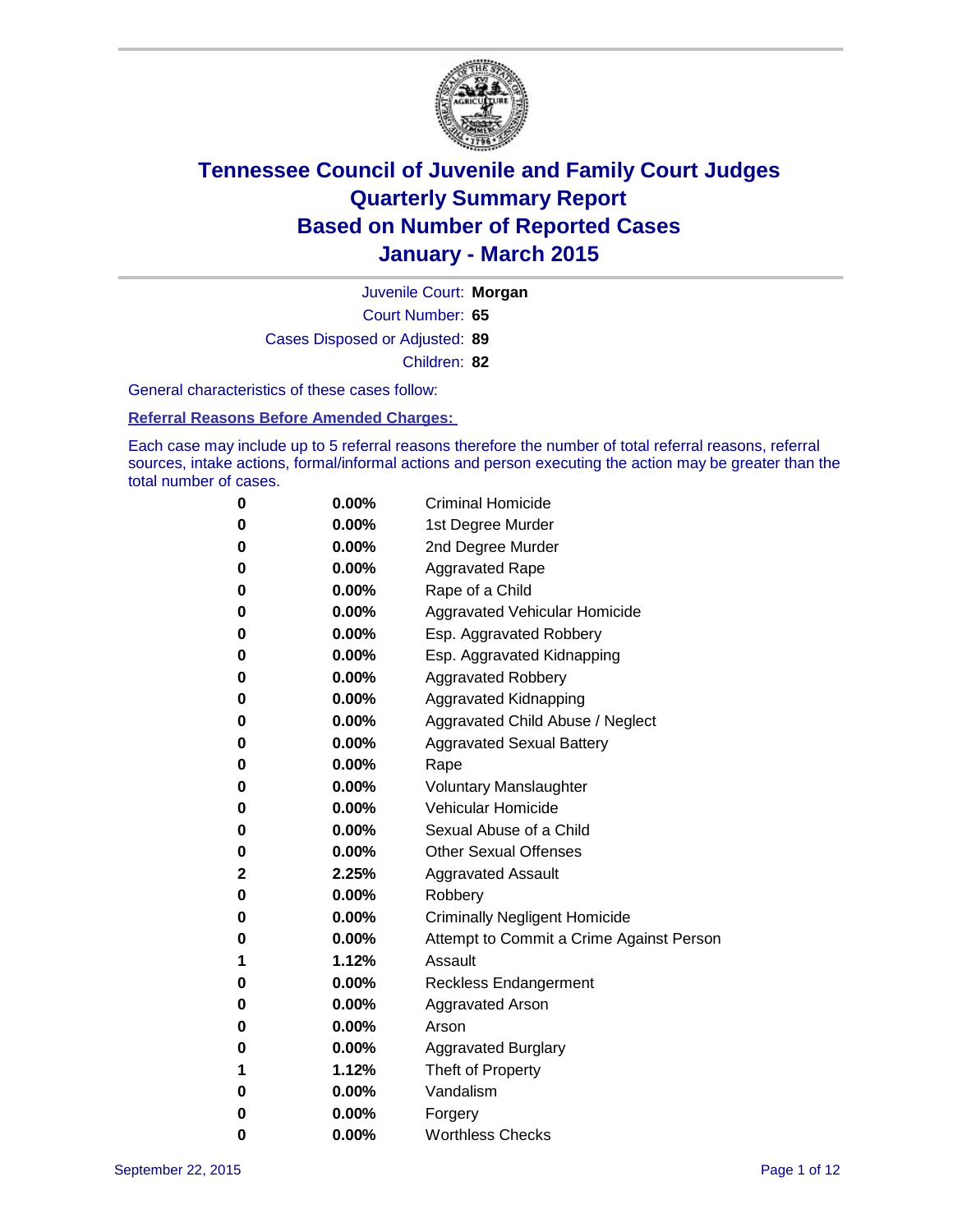

Court Number: **65** Juvenile Court: **Morgan** Cases Disposed or Adjusted: **89** Children: **82**

#### **Referral Reasons Before Amended Charges:**

Each case may include up to 5 referral reasons therefore the number of total referral reasons, referral sources, intake actions, formal/informal actions and person executing the action may be greater than the total number of cases.

| 0 | 0.00% | Illegal Possession / Fraudulent Use of Credit / Debit Cards |
|---|-------|-------------------------------------------------------------|
| 0 | 0.00% | <b>Burglary</b>                                             |
| 0 | 0.00% | Unauthorized Use of a Vehicle                               |
| 0 | 0.00% | <b>Cruelty to Animals</b>                                   |
| 0 | 0.00% | Sale of Controlled Substances                               |
| 0 | 0.00% | <b>Other Drug Offenses</b>                                  |
| 0 | 0.00% | <b>Possession of Controlled Substances</b>                  |
| 0 | 0.00% | <b>Criminal Attempt</b>                                     |
| 0 | 0.00% | Carrying Weapons on School Property                         |
| 0 | 0.00% | Unlawful Carrying / Possession of a Weapon                  |
| 0 | 0.00% | <b>Evading Arrest</b>                                       |
| 0 | 0.00% | Escape                                                      |
| 0 | 0.00% | Driving Under Influence (DUI)                               |
| 0 | 0.00% | Possession / Consumption of Alcohol                         |
| 0 | 0.00% | Resisting Stop, Frisk, Halt, Arrest or Search               |
| 0 | 0.00% | <b>Aggravated Criminal Trespass</b>                         |
| 0 | 0.00% | Harassment                                                  |
| 0 | 0.00% | Failure to Appear                                           |
| 0 | 0.00% | Filing a False Police Report                                |
| 0 | 0.00% | Criminal Impersonation                                      |
| 0 | 0.00% | <b>Disorderly Conduct</b>                                   |
| 0 | 0.00% | <b>Criminal Trespass</b>                                    |
| 0 | 0.00% | <b>Public Intoxication</b>                                  |
| 0 | 0.00% | Gambling                                                    |
| 3 | 3.37% | Traffic                                                     |
| 0 | 0.00% | <b>Local Ordinances</b>                                     |
| 0 | 0.00% | Violation of Wildlife Regulations                           |
| 0 | 0.00% | <b>Contempt of Court</b>                                    |
| 0 | 0.00% | Violation of Probation                                      |
| 0 | 0.00% | Violation of Aftercare                                      |
| 0 | 0.00% | <b>Unruly Behavior</b>                                      |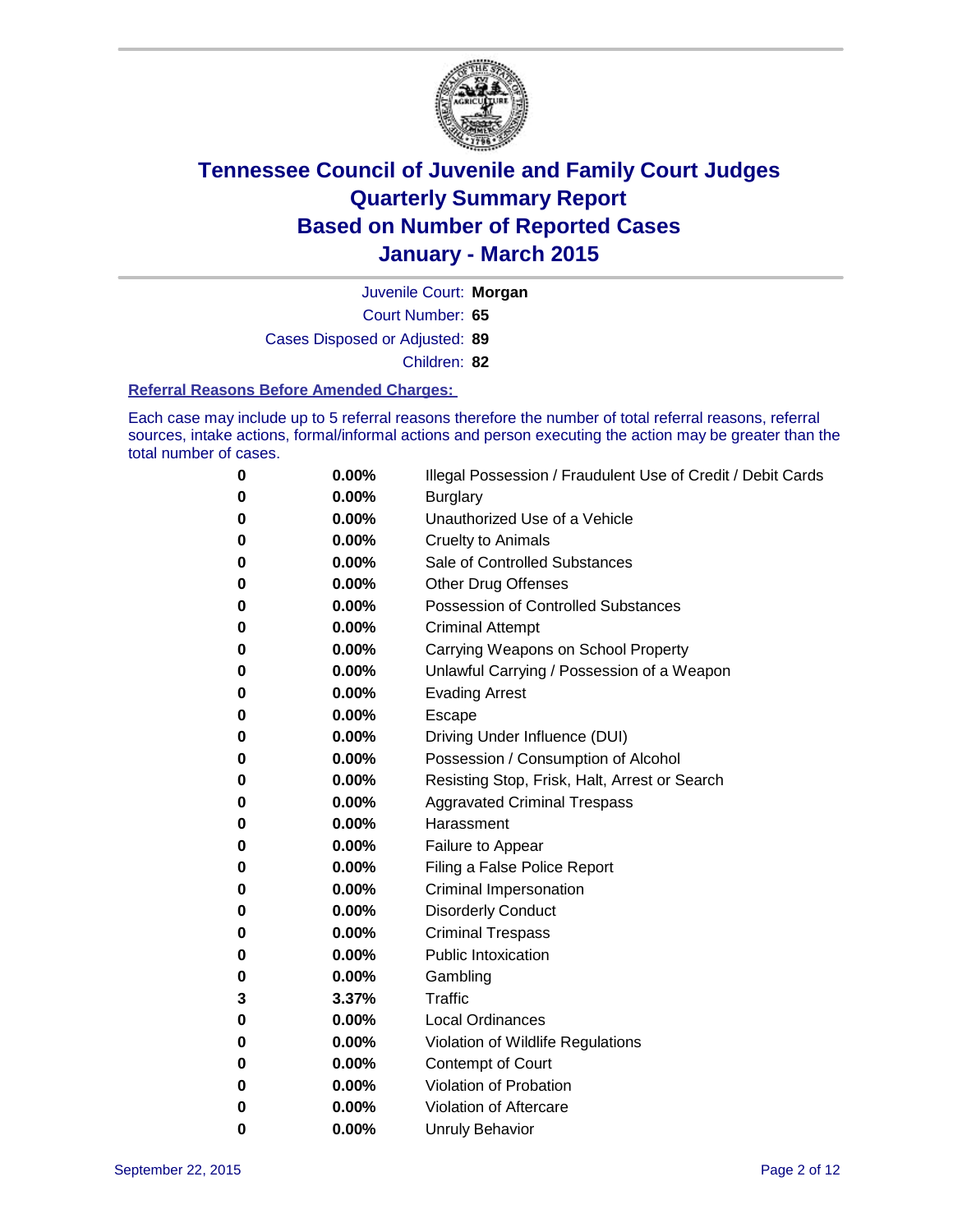

Court Number: **65** Juvenile Court: **Morgan** Cases Disposed or Adjusted: **89** Children: **82**

#### **Referral Reasons Before Amended Charges:**

Each case may include up to 5 referral reasons therefore the number of total referral reasons, referral sources, intake actions, formal/informal actions and person executing the action may be greater than the total number of cases.

| 11           | 12.36%  | Truancy                                |
|--------------|---------|----------------------------------------|
| 0            | 0.00%   | In-State Runaway                       |
| 0            | 0.00%   | Out-of-State Runaway                   |
| 3            | 3.37%   | Possession of Tobacco Products         |
| 0            | 0.00%   | Violation of a Valid Court Order       |
| 0            | 0.00%   | <b>Violation of Curfew</b>             |
| 0            | 0.00%   | Sexually Abused Child                  |
| 0            | 0.00%   | <b>Physically Abused Child</b>         |
| 6            | 6.74%   | Dependency / Neglect                   |
| 0            | 0.00%   | <b>Termination of Parental Rights</b>  |
| 0            | 0.00%   | <b>Violation of Pretrial Diversion</b> |
| 0            | 0.00%   | Violation of Informal Adjustment       |
| 17           | 19.10%  | <b>Judicial Review</b>                 |
| 0            | 0.00%   | <b>Administrative Review</b>           |
| 0            | 0.00%   | <b>Foster Care Review</b>              |
| 43           | 48.31%  | Custody                                |
| $\mathbf{2}$ | 2.25%   | Visitation                             |
| 0            | 0.00%   | Paternity / Legitimation               |
| 0            | 0.00%   | <b>Child Support</b>                   |
| 0            | 0.00%   | <b>Request for Medical Treatment</b>   |
| 0            | 0.00%   | <b>Consent to Marry</b>                |
| 0            | 0.00%   | Other                                  |
| 89           | 100.00% | <b>Total Referrals</b>                 |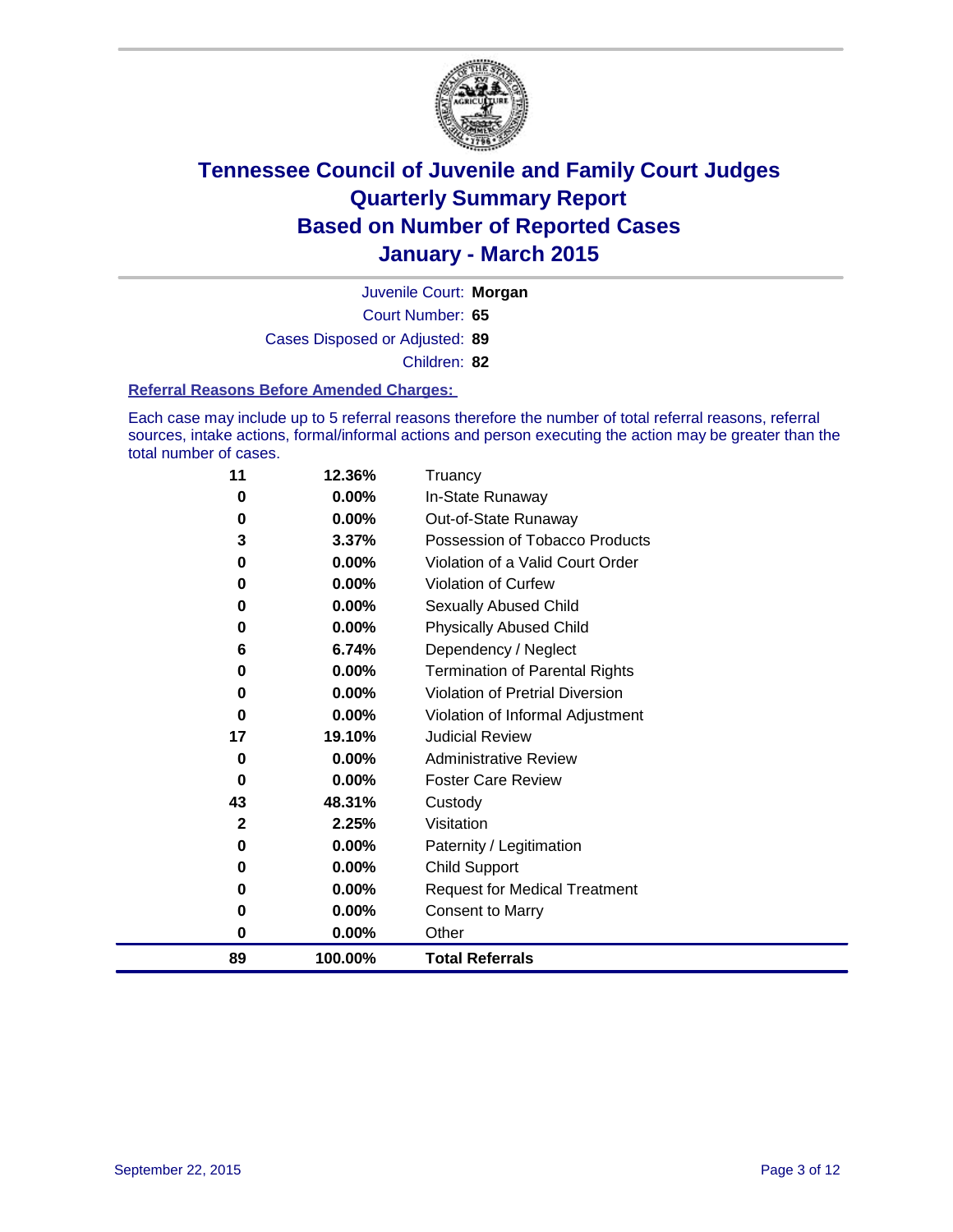

|                            |                                |        | Juvenile Court: Morgan |  |  |
|----------------------------|--------------------------------|--------|------------------------|--|--|
|                            | Court Number: 65               |        |                        |  |  |
|                            | Cases Disposed or Adjusted: 89 |        |                        |  |  |
|                            | Children: 82                   |        |                        |  |  |
| <b>Referral Sources: 1</b> |                                |        |                        |  |  |
|                            | 10                             | 11.24% | Law Enforcement        |  |  |
|                            | 19                             | 21.35% | Parents                |  |  |
|                            | 36                             | 40.45% | <b>Relatives</b>       |  |  |
|                            | Λ                              | በ በበዐ/ | C <sub>0</sub>         |  |  |

| 89 | 100.00%  | <b>Total Referral Sources</b>     |
|----|----------|-----------------------------------|
| 0  | 0.00%    | Other                             |
| 0  | $0.00\%$ | Unknown                           |
| 0  | 0.00%    | Hospital                          |
| 0  | 0.00%    | Child & Parent                    |
| 0  | $0.00\%$ | Victim                            |
| 0  | 0.00%    | <b>Other Court</b>                |
| 0  | $0.00\%$ | Social Agency                     |
| 2  | 2.25%    | <b>Court Staff</b>                |
| 0  | 0.00%    | <b>District Attorney's Office</b> |
| 0  | 0.00%    | <b>Other State Department</b>     |
| 11 | 12.36%   | <b>DCS</b>                        |
| 0  | 0.00%    | <b>CSA</b>                        |
| 11 | 12.36%   | School                            |
| 0  | 0.00%    | Self                              |

### **Age of Child at Referral: 2**

| 82 | 100.00%  | <b>Total Child Count</b> |  |
|----|----------|--------------------------|--|
| 0  | $0.00\%$ | <b>Unknown</b>           |  |
| 1  | 1.22%    | Ages 19 and Over         |  |
| 4  | 4.88%    | Ages 17 through 18       |  |
| 13 | 15.85%   | Ages 15 through 16       |  |
| 16 | 19.51%   | Ages 13 through 14       |  |
| 8  | 9.76%    | Ages 11 through 12       |  |
| 40 | 48.78%   | Ages 10 and Under        |  |
|    |          |                          |  |

<sup>1</sup> If different than number of Referral Reasons (89), verify accuracy of your court's data.

One child could be counted in multiple categories, verify accuracy of your court's data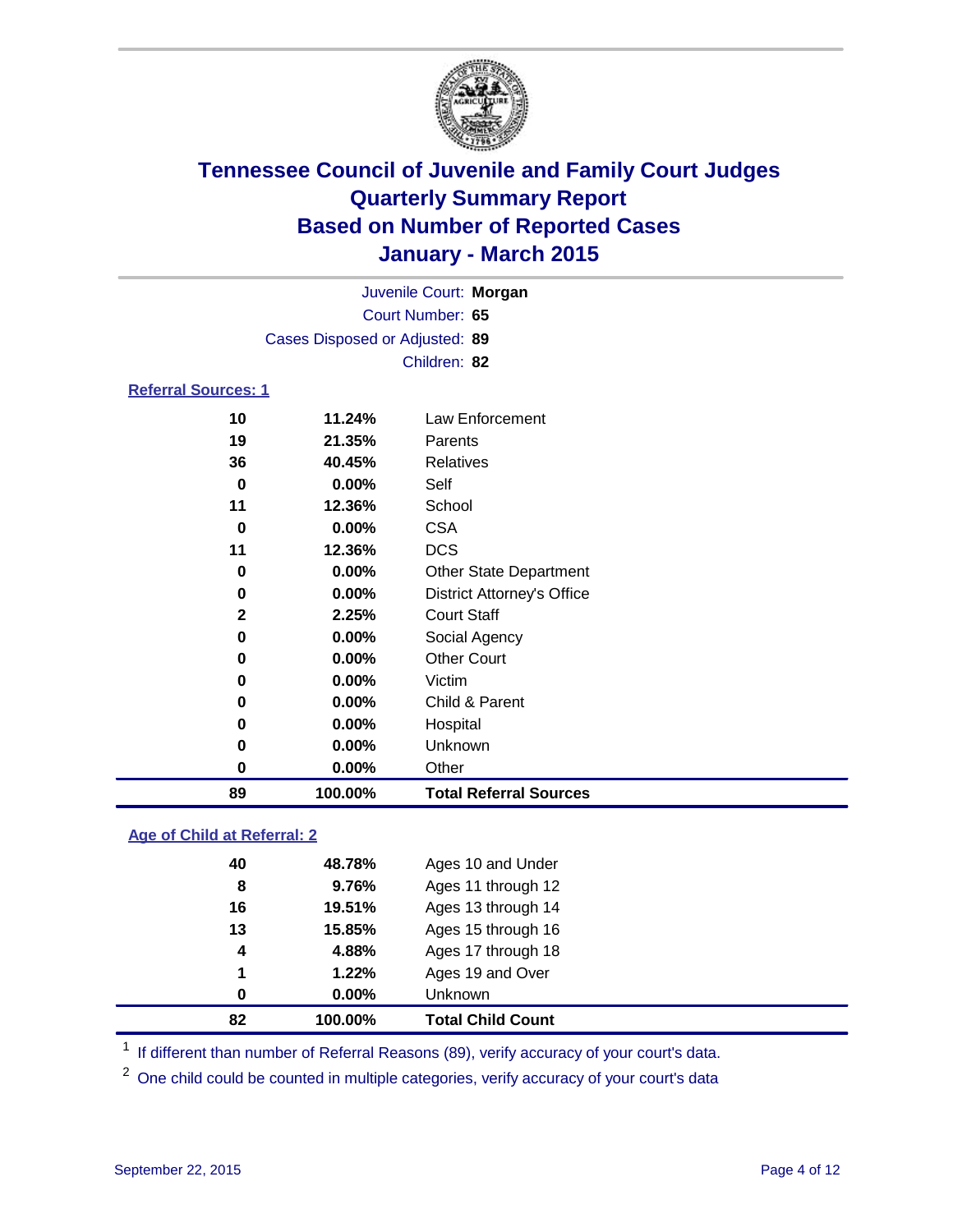

| Juvenile Court: Morgan                  |                                |                          |  |  |
|-----------------------------------------|--------------------------------|--------------------------|--|--|
|                                         | Court Number: 65               |                          |  |  |
|                                         | Cases Disposed or Adjusted: 89 |                          |  |  |
|                                         |                                | Children: 82             |  |  |
| Sex of Child: 1                         |                                |                          |  |  |
| 38                                      | 46.34%                         | Male                     |  |  |
| 44                                      | 53.66%                         | Female                   |  |  |
| $\bf{0}$                                | 0.00%                          | Unknown                  |  |  |
| 82                                      | 100.00%                        | <b>Total Child Count</b> |  |  |
| Race of Child: 1                        |                                |                          |  |  |
| 82                                      | 100.00%                        | White                    |  |  |
| $\bf{0}$                                | 0.00%                          | African American         |  |  |
| 0                                       | 0.00%                          | Native American          |  |  |
| 0                                       | 0.00%                          | Asian                    |  |  |
| 0                                       | 0.00%                          | Mixed                    |  |  |
| 0                                       | 0.00%                          | Unknown                  |  |  |
| 82                                      | 100.00%                        | <b>Total Child Count</b> |  |  |
| <b>Hispanic Origin: 1</b>               |                                |                          |  |  |
| $\mathbf 0$                             | 0.00%                          | Yes                      |  |  |
| 82                                      | 100.00%                        | <b>No</b>                |  |  |
| $\bf{0}$                                | 0.00%                          | Unknown                  |  |  |
| 82                                      | 100.00%                        | <b>Total Child Count</b> |  |  |
| <b>School Enrollment of Children: 1</b> |                                |                          |  |  |
| 56                                      | 68.29%                         | Yes                      |  |  |
| 26                                      | 31.71%                         | <b>No</b>                |  |  |
| $\mathbf 0$                             | 0.00%                          | Unknown                  |  |  |
| 82                                      | 100.00%                        | <b>Total Child Count</b> |  |  |

One child could be counted in multiple categories, verify accuracy of your court's data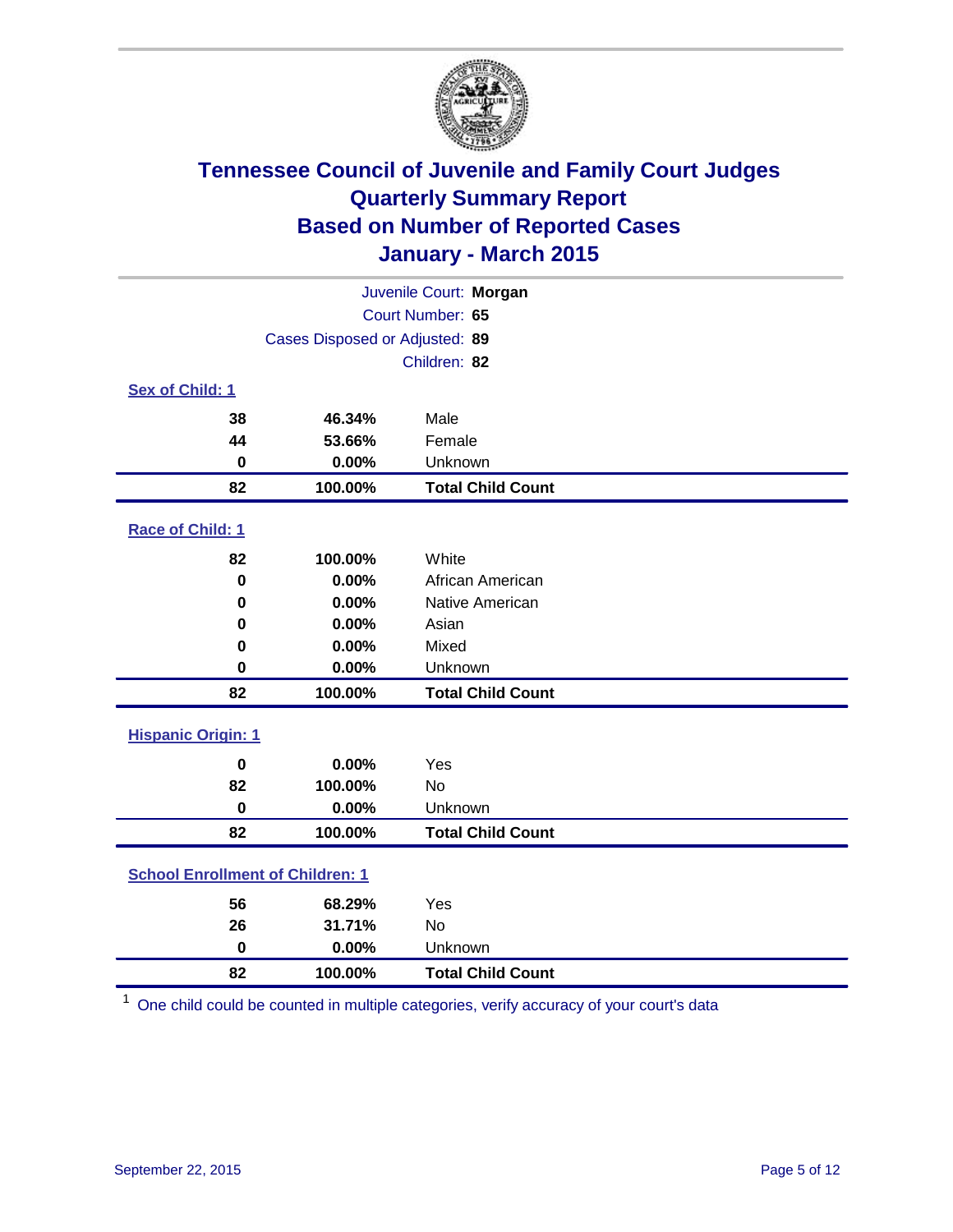

|                  | <b>Total Child Count</b><br>82<br>100.00%                 |                              |  |  |  |
|------------------|-----------------------------------------------------------|------------------------------|--|--|--|
| 0                | $0.00\%$                                                  | Other                        |  |  |  |
| 0                | $0.00\%$                                                  | Unknown                      |  |  |  |
| 0                | $0.00\%$                                                  | Independent                  |  |  |  |
| 0                | $0.00\%$                                                  | In an Institution            |  |  |  |
| 1                | 1.22%                                                     | In a Residential Center      |  |  |  |
| 0                | $0.00\%$                                                  | In a Group Home              |  |  |  |
| 0                | $0.00\%$                                                  | With Foster Family           |  |  |  |
| 0                | $0.00\%$                                                  | <b>With Adoptive Parents</b> |  |  |  |
| 44               | 53.66%                                                    | <b>With Relatives</b>        |  |  |  |
| 6                | 7.32%                                                     | <b>With Father</b>           |  |  |  |
| 17               | 20.73%                                                    | With Mother                  |  |  |  |
| 0                | $0.00\%$                                                  | With Mother and Stepfather   |  |  |  |
| 3                | 3.66%                                                     | With Father and Stepmother   |  |  |  |
| 11               | 13.41%                                                    | With Both Biological Parents |  |  |  |
|                  | <b>Living Arrangement of Child at Time of Referral: 1</b> |                              |  |  |  |
|                  |                                                           | Children: 82                 |  |  |  |
|                  | Cases Disposed or Adjusted: 89                            |                              |  |  |  |
|                  |                                                           |                              |  |  |  |
| Court Number: 65 |                                                           |                              |  |  |  |
|                  |                                                           | Juvenile Court: Morgan       |  |  |  |

### **Type of Detention: 2**

| 89 | 100.00%  | <b>Total Detention Count</b> |
|----|----------|------------------------------|
| 0  | $0.00\%$ | Other                        |
| 89 | 100.00%  | Does Not Apply               |
| 0  | $0.00\%$ | <b>Unknown</b>               |
| 0  | $0.00\%$ | <b>Psychiatric Hospital</b>  |
| 0  | 0.00%    | Jail - No Separation         |
| 0  | 0.00%    | Jail - Partial Separation    |
| 0  | $0.00\%$ | Jail - Complete Separation   |
| 0  | $0.00\%$ | Juvenile Detention Facility  |
| 0  | $0.00\%$ | Non-Secure Placement         |

<sup>1</sup> One child could be counted in multiple categories, verify accuracy of your court's data

If different than number of Cases (89) verify accuracy of your court's data.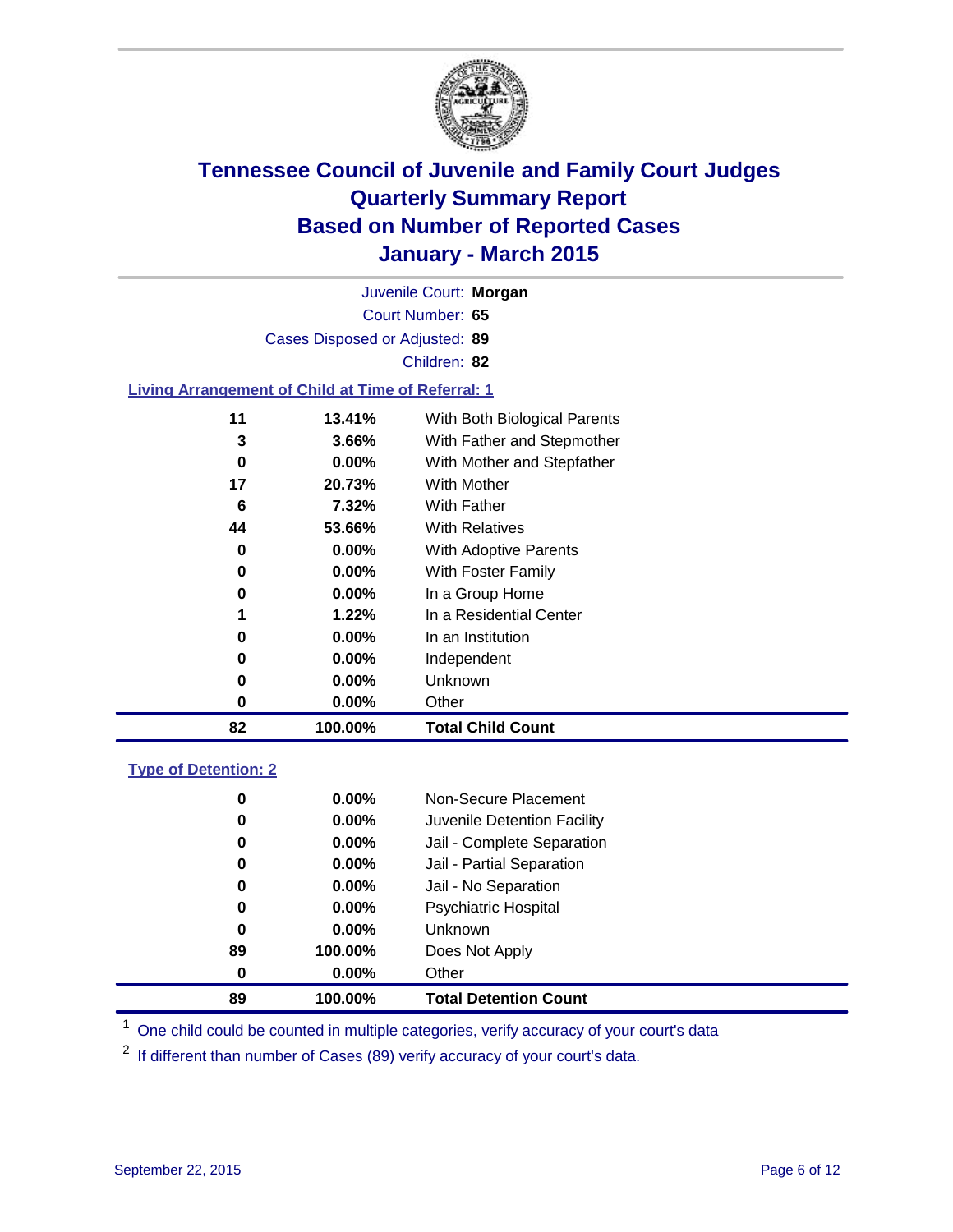

|                                                    | Juvenile Court: Morgan         |                                      |  |  |  |  |
|----------------------------------------------------|--------------------------------|--------------------------------------|--|--|--|--|
|                                                    | Court Number: 65               |                                      |  |  |  |  |
|                                                    | Cases Disposed or Adjusted: 89 |                                      |  |  |  |  |
|                                                    | Children: 82                   |                                      |  |  |  |  |
| <b>Placement After Secure Detention Hearing: 1</b> |                                |                                      |  |  |  |  |
| 0                                                  | 0.00%                          | Returned to Prior Living Arrangement |  |  |  |  |
| 0                                                  | 0.00%                          | Juvenile Detention Facility          |  |  |  |  |
| 0                                                  | 0.00%                          | Jail                                 |  |  |  |  |
| 0                                                  | 0.00%                          | Shelter / Group Home                 |  |  |  |  |
| 0                                                  | 0.00%                          | <b>Foster Family Home</b>            |  |  |  |  |
| $\bf{0}$                                           | 0.00%                          | Psychiatric Hospital                 |  |  |  |  |
| 0                                                  | 0.00%                          | Unknown                              |  |  |  |  |
| 89                                                 | 100.00%                        | Does Not Apply                       |  |  |  |  |
| 0                                                  | 0.00%                          | Other                                |  |  |  |  |
| 89                                                 | 100.00%                        | <b>Total Placement Count</b>         |  |  |  |  |
| <b>Intake Actions: 2</b>                           |                                |                                      |  |  |  |  |
| 63                                                 | 70.79%                         | <b>Petition Filed</b>                |  |  |  |  |
| $\bf{0}$                                           | 0.00%                          | <b>Motion Filed</b>                  |  |  |  |  |
| 6                                                  | 6.74%                          | <b>Citation Processed</b>            |  |  |  |  |
| $\bf{0}$                                           | 0.00%                          | Notification of Paternity Processed  |  |  |  |  |
| 20                                                 | 22.47%                         | Scheduling of Judicial Review        |  |  |  |  |
| $\bf{0}$                                           | 0.00%                          | Scheduling of Administrative Review  |  |  |  |  |
|                                                    |                                |                                      |  |  |  |  |
| 0                                                  | 0.00%                          | Scheduling of Foster Care Review     |  |  |  |  |
| 0                                                  | 0.00%                          | Unknown                              |  |  |  |  |
| 0                                                  | 0.00%                          | Does Not Apply                       |  |  |  |  |

<sup>1</sup> If different than number of Cases (89) verify accuracy of your court's data.

**100.00% Total Intake Count**

<sup>2</sup> If different than number of Referral Reasons (89), verify accuracy of your court's data.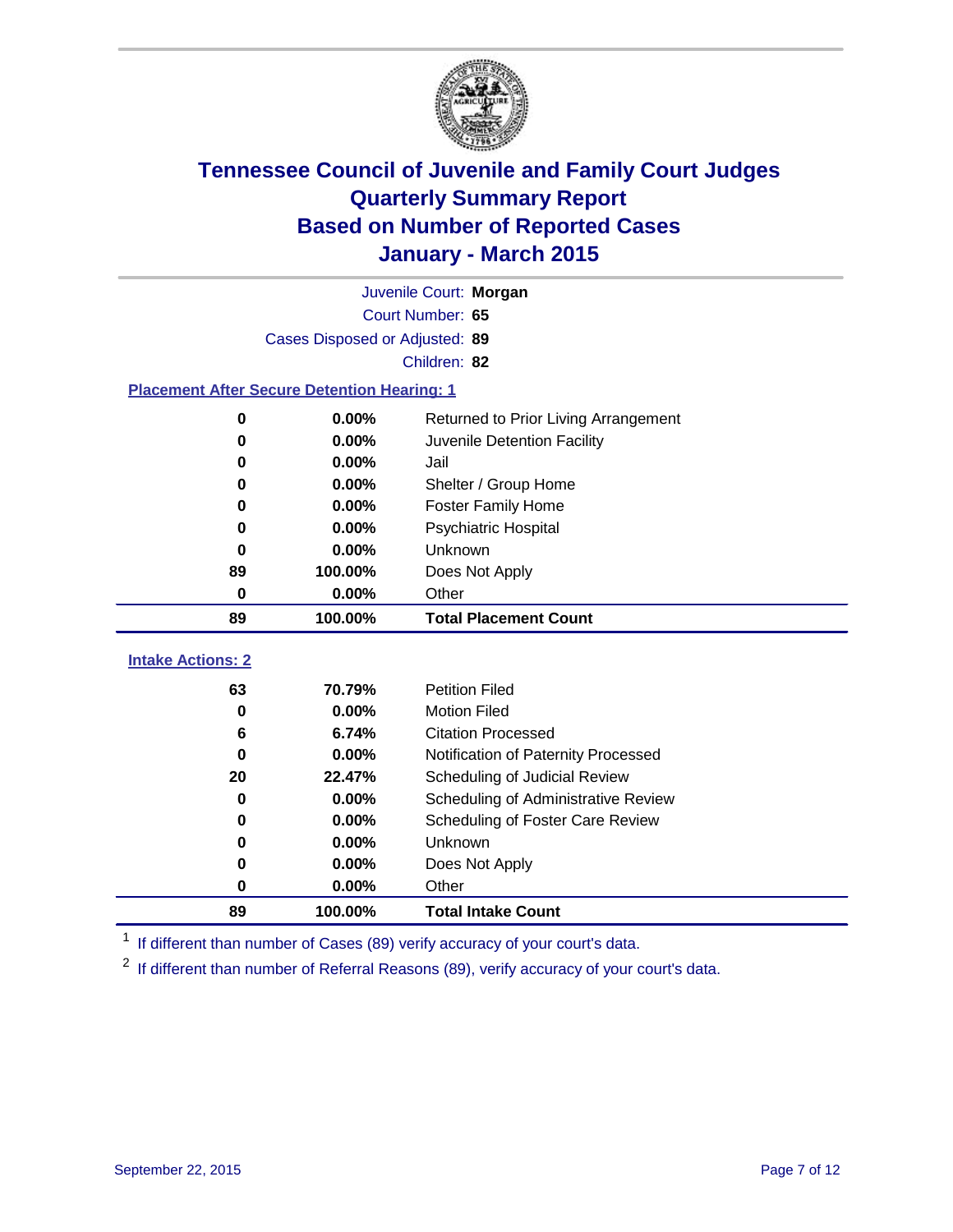

Court Number: **65** Juvenile Court: **Morgan** Cases Disposed or Adjusted: **89** Children: **82**

### **Last Grade Completed by Child: 1**

| 82          | 100.00% | <b>Total Child Count</b>     |
|-------------|---------|------------------------------|
| 0           | 0.00%   | Other                        |
| 0           | 0.00%   | Unknown                      |
| 29          | 35.37%  | <b>Never Attended School</b> |
| $\bf{0}$    | 0.00%   | Graduated                    |
| 0           | 0.00%   | <b>GED</b>                   |
| 0           | 0.00%   | Non-Graded Special Ed        |
| 0           | 0.00%   | 12th Grade                   |
| 5           | 6.10%   | 11th Grade                   |
| 3           | 3.66%   | 10th Grade                   |
| 0           | 0.00%   | 9th Grade                    |
| 6           | 7.32%   | 9th Grade                    |
| 0           | 0.00%   | 8th Grade                    |
| 11          | 13.41%  | 8th Grade                    |
| $\bf{0}$    | 0.00%   | 7th Grade                    |
| 8           | 9.76%   | 7th Grade                    |
| 0           | 0.00%   | 6th Grade                    |
| 1           | 1.22%   | 6th Grade                    |
| 0           | 0.00%   | 5th Grade                    |
| 6           | 7.32%   | 5th Grade                    |
| 0           | 0.00%   | 4th Grade                    |
| $\mathbf 2$ | 2.44%   | 4th Grade                    |
| 0           | 0.00%   | 3rd Grade                    |
| 5           | 6.10%   | 3rd Grade                    |
| 0           | 0.00%   | 2nd Grade                    |
| 3           | 3.66%   | 2nd Grade                    |
| 0           | 0.00%   | 1st Grade                    |
| 3           | 3.66%   | 1st Grade                    |
| 0           | 0.00%   | Kindergarten                 |
| 0           | 0.00%   | Preschool                    |
| 0           | 0.00%   | Too Young for School         |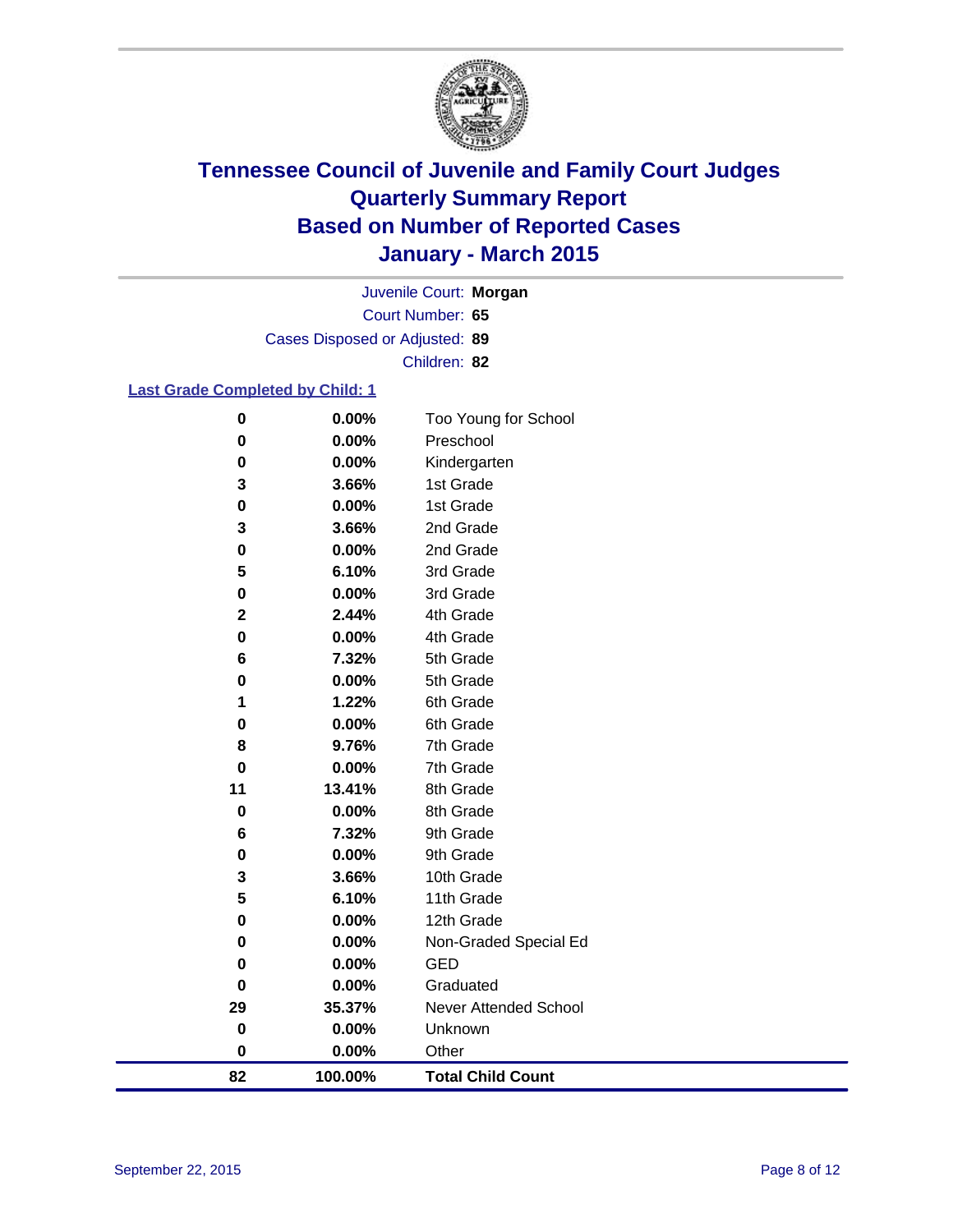

|                                         |                                | Juvenile Court: Morgan                                                                  |
|-----------------------------------------|--------------------------------|-----------------------------------------------------------------------------------------|
|                                         |                                | Court Number: 65                                                                        |
|                                         | Cases Disposed or Adjusted: 89 |                                                                                         |
|                                         |                                | Children: 82                                                                            |
| <b>Enrolled in Special Education: 1</b> |                                |                                                                                         |
| 0                                       | $0.00\%$                       | Yes                                                                                     |
| 82                                      | 100.00%                        | No.                                                                                     |
| 0                                       | $0.00\%$                       | Unknown                                                                                 |
| 82                                      | 100.00%                        | <b>Total Child Count</b>                                                                |
|                                         |                                | One child could be counted in multiple categories, verify accuracy of your court's data |

 $\operatorname{child}$  could be counted in multiple categories, verify accuracy of your court's

| <b>Action Executed By: 1</b> |
|------------------------------|
|------------------------------|

| 89<br>0 | 100.00%<br>0.00% | Judge<br>Magistrate       |
|---------|------------------|---------------------------|
| 0       | $0.00\%$         | <b>YSO</b>                |
| 0       | 0.00%            | Other                     |
| 0       | $0.00\%$         | Unknown                   |
| 89      | 100.00%          | <b>Total Action Count</b> |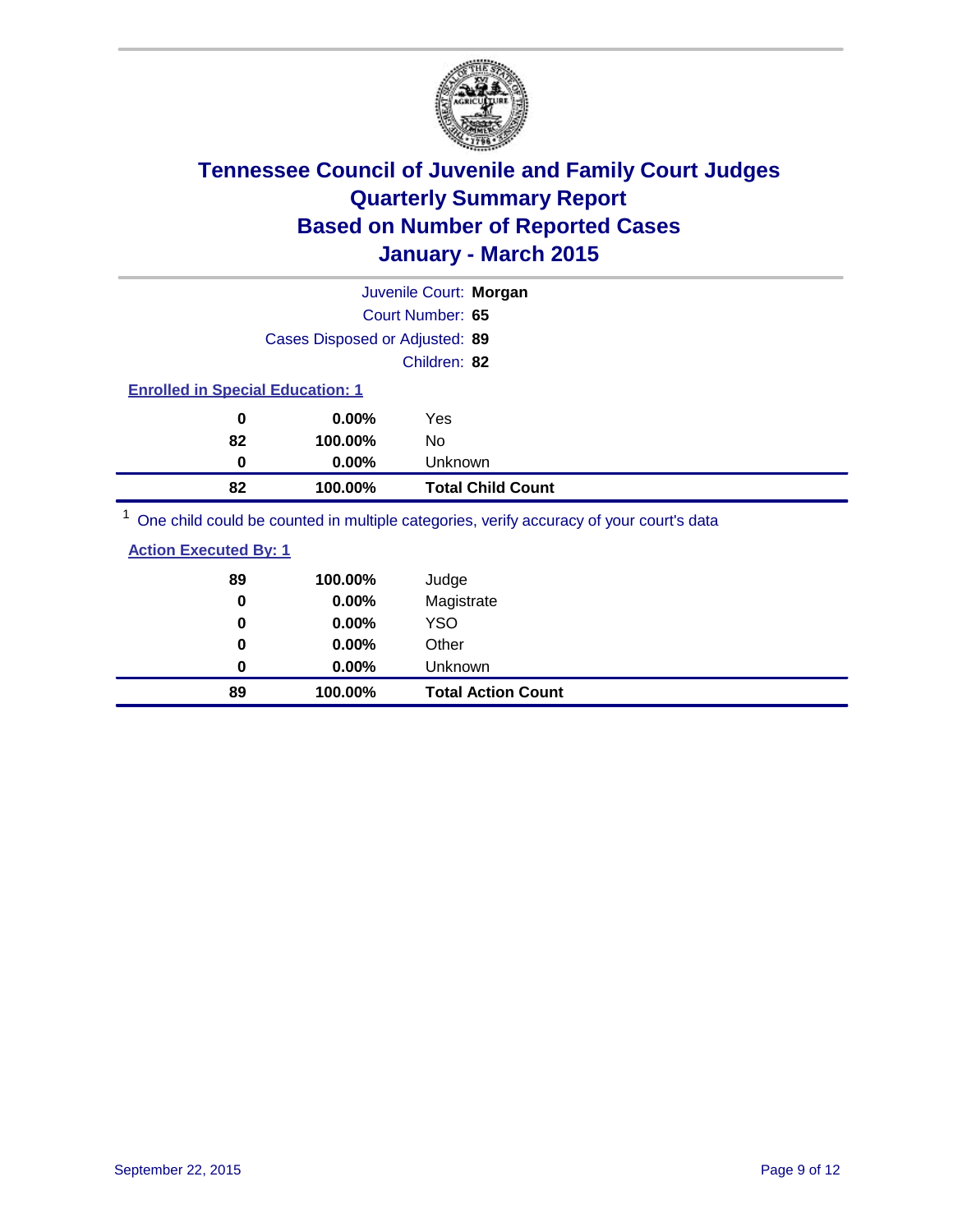

Court Number: **65** Juvenile Court: **Morgan** Cases Disposed or Adjusted: **89** Children: **82**

### **Formal / Informal Actions: 1**

| 8  | 8.99%    | Dismissed                                        |
|----|----------|--------------------------------------------------|
| 0  | $0.00\%$ | Retired / Nolle Prosequi                         |
| 0  | $0.00\%$ | <b>Complaint Substantiated Delinquent</b>        |
| 0  | $0.00\%$ | <b>Complaint Substantiated Status Offender</b>   |
| 5  | 5.62%    | <b>Complaint Substantiated Dependent/Neglect</b> |
| 0  | $0.00\%$ | <b>Complaint Substantiated Abused</b>            |
| 0  | $0.00\%$ | <b>Complaint Substantiated Mentally III</b>      |
| 5  | 5.62%    | Informal Adjustment                              |
| 0  | $0.00\%$ | <b>Pretrial Diversion</b>                        |
| 0  | $0.00\%$ | <b>Transfer to Adult Court Hearing</b>           |
|    | 1.12%    | Charges Cleared by Transfer to Adult Court       |
| 37 | 41.57%   | Special Proceeding                               |
| 13 | 14.61%   | <b>Review Concluded</b>                          |
| 20 | 22.47%   | Case Held Open                                   |
| 0  | $0.00\%$ | Other                                            |
| 0  | $0.00\%$ | <b>Unknown</b>                                   |
| 89 | 100.00%  | <b>Total Action Count</b>                        |

<sup>1</sup> If different than number of Referral Reasons (89), verify accuracy of your court's data.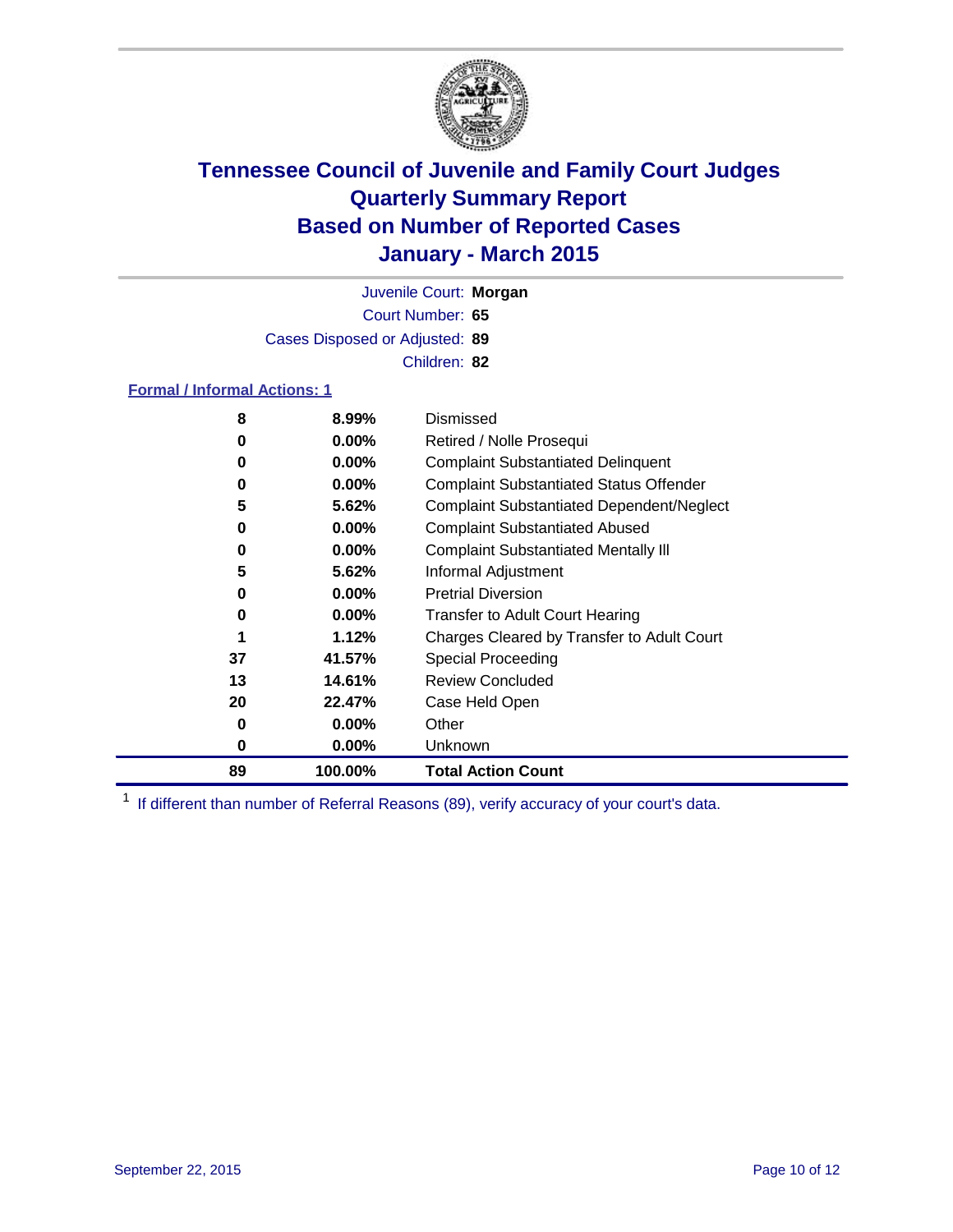

|                       |                                | Juvenile Court: Morgan                                |
|-----------------------|--------------------------------|-------------------------------------------------------|
|                       |                                | Court Number: 65                                      |
|                       | Cases Disposed or Adjusted: 89 |                                                       |
|                       |                                | Children: 82                                          |
| <b>Case Outcomes:</b> |                                | There can be multiple outcomes for one child or case. |
| 16                    | 14.81%                         | <b>Case Dismissed</b>                                 |
| 0                     | 0.00%                          | Case Retired or Nolle Prosequi                        |
| 1                     | 0.93%                          | Warned / Counseled                                    |
| 27                    | 25.00%                         | Held Open For Review                                  |
| 0                     | 0.00%                          | Supervision / Probation to Juvenile Court             |
| 0                     | 0.00%                          | <b>Probation to Parents</b>                           |
| 1                     | 0.93%                          | Referral to Another Entity for Supervision / Service  |
| 2                     | 1.85%                          | Referred for Mental Health Counseling                 |
| 1                     | 0.93%                          | Referred for Alcohol and Drug Counseling              |
| 1                     | 0.93%                          | Referred to Alternative School                        |
| 0                     | 0.00%                          | Referred to Private Child Agency                      |
| 2                     | 1.85%                          | Referred to Defensive Driving School                  |
| 0                     | 0.00%                          | Referred to Alcohol Safety School                     |
| 0                     | 0.00%                          | Referred to Juvenile Court Education-Based Program    |
| 0                     | 0.00%                          | Driver's License Held Informally                      |
| 0                     | 0.00%                          | <b>Voluntary Placement with DMHMR</b>                 |
| 0                     | 0.00%                          | <b>Private Mental Health Placement</b>                |
| 0                     | 0.00%                          | <b>Private MR Placement</b>                           |
| 0                     | 0.00%                          | Placement with City/County Agency/Facility            |
| 0                     | 0.00%                          | Placement with Relative / Other Individual            |
| 2                     | 1.85%                          | Fine                                                  |
| 0                     | 0.00%                          | <b>Public Service</b>                                 |
| 0                     | 0.00%                          | Restitution                                           |
| 0                     | 0.00%                          | <b>Runaway Returned</b>                               |
| 0                     | 0.00%                          | No Contact Order                                      |
| 0                     | 0.00%                          | Injunction Other than No Contact Order                |
| 0                     | 0.00%                          | <b>House Arrest</b>                                   |
| 0                     | 0.00%                          | <b>Court Defined Curfew</b>                           |
| 0                     | 0.00%                          | Dismissed from Informal Adjustment                    |
| 0                     | 0.00%                          | <b>Dismissed from Pretrial Diversion</b>              |
| 0                     | 0.00%                          | Released from Probation                               |
| 0                     | 0.00%                          | <b>Transferred to Adult Court</b>                     |
| 0                     | 0.00%                          | <b>DMHMR Involuntary Commitment</b>                   |
| 0                     | 0.00%                          | <b>DCS Commitment - Determinate</b>                   |